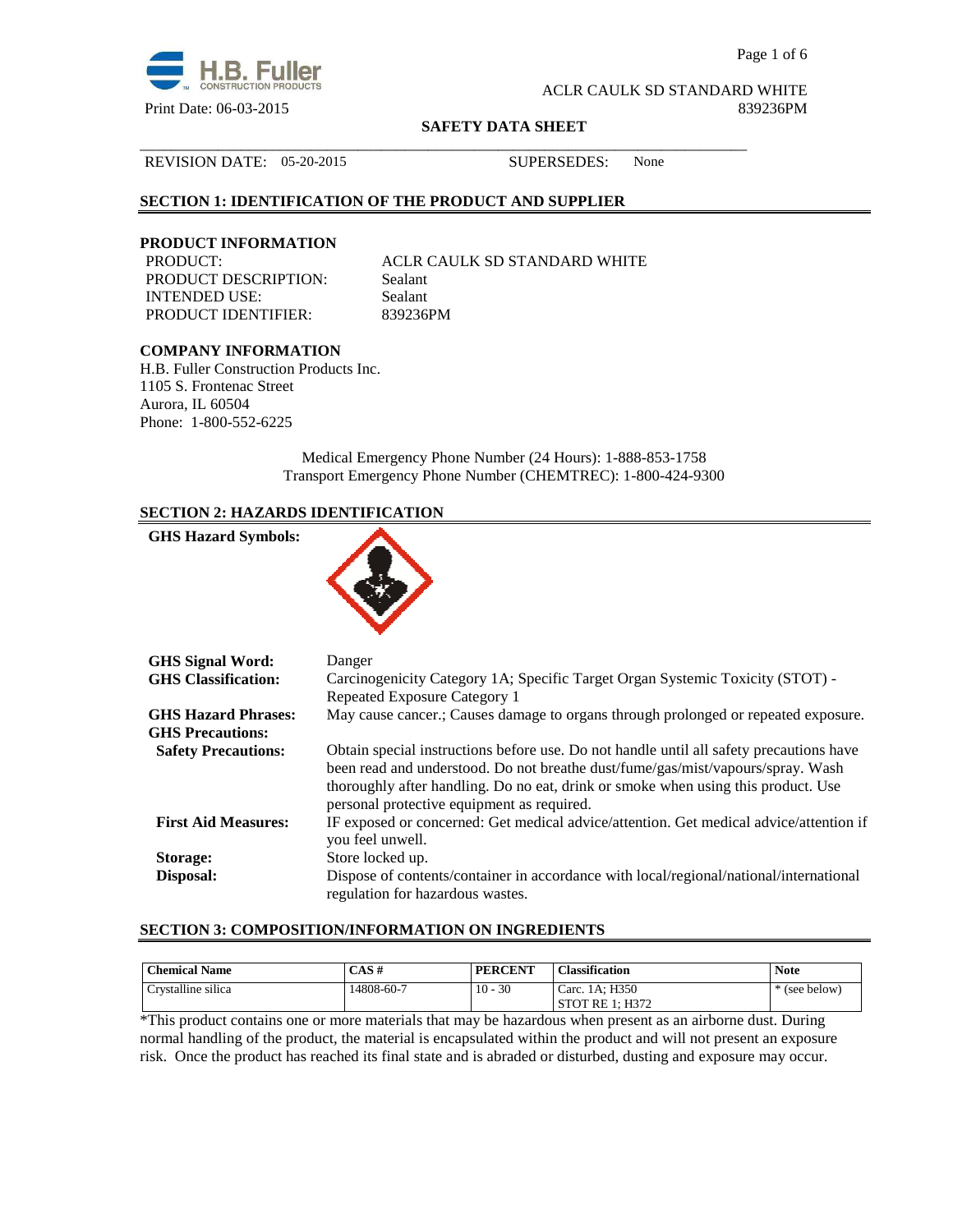

#### **SAFETY DATA SHEET**

Unlisted ingredients are not 'hazardous' per the Occupational Safety and Health Administration Hazard Communication Standard (29 CFR 1910.1200) and/or are not found on the Canadian Workplace Hazardous Materials Information System ingredient disclosure list. See Section 8 for exposure limit guidelines.

\_\_\_\_\_\_\_\_\_\_\_\_\_\_\_\_\_\_\_\_\_\_\_\_\_\_\_\_\_\_\_\_\_\_\_\_\_\_\_\_\_\_\_\_\_\_\_\_\_\_\_\_\_\_\_\_\_\_\_\_\_\_\_\_\_\_\_\_\_\_\_\_\_\_\_\_\_\_

# **SECTION 4: FIRST AID MEASURES**

 IF IN EYES: Use an eye wash to remove a chemical from your eye regardless of the level of hazard. Flush the affected eye for at least twenty minutes. Tilt the head to prevent chemical from transferring to the uncontaminated eye. Seek medical advice after flushing.

IF ON SKIN: Wash with soap and water. Get medical attention if irritation develops or persists.

IF INHALED: Remove to fresh air. Call a physician if symptoms persist.

IF SWALLOWED:Do not induce vomiting. Seek medical attention if symptoms develop. Provide medical care provider with this MSDS.

# **SECTION 5: FIRE FIGHTING MEASURES**

EXTINGUISHING MEDIA: Use water spray, foam, dry chemical or carbon dioxide. UNUSUAL FIRE AND EXPLOSION HAZARDS: There is a possibility of pressure buildup in closed containers when heated. Water spray may be used to cool the containers. SPECIAL FIRE FIGHTING INSTRUCTIONS: Persons exposed to products of combustion should wear selfcontained breathing apparatus and full protective equipment. HAZARDOUS COMBUSTION PRODUCTS: Carbon dioxide, Carbon monoxide

# **SECTION 6: ACCIDENTAL RELEASE MEASURES**

| SPECIAL PROTECTION: | No adverse health effects expected from the clean-up of spilled material. |
|---------------------|---------------------------------------------------------------------------|
|                     | Follow personal protective equipment recommendations found in             |
|                     | Section 8 of this MSDS.                                                   |
|                     | METHODS FOR CLEAN-UP: Scrape up and place in disposal container.          |
|                     |                                                                           |

Transport Emergency Phone Number (CHEMTREC): 1-800-424-9300

#### **SECTION 7: HANDLING AND STORAGE**

Handling: No special handling instructions due to toxicity. Avoid breathing material.

Storage: Store in a cool, dry place.Protect from freezing Consult the Technical Data Sheet for specific storage instructions.

#### **SECTION 8: EXPOSURE CONTROLS/PERSONAL PROTECTION**

| <b>EXPOSURE LIMITS:</b> |                    |                                         |                                                                                                                                                   |  |
|-------------------------|--------------------|-----------------------------------------|---------------------------------------------------------------------------------------------------------------------------------------------------|--|
| <b>Chemical Name</b>    | <b>Note</b>        | <b>ACGIH EXPOSURE LIMITS</b>            | <b>OSHA PEL</b>                                                                                                                                   |  |
| Calcium carbonate       | $*$ (see<br>below) | No data available.                      | 15 mg/m3 TWA (total dust); 5 mg/m3 TWA<br>(respirable fraction)                                                                                   |  |
| Crystalline silica      | $*$ (see<br>below) | $0.025$ mg/m3 TWA (respirable fraction) | $((250)/(%SiO2 + 5)$ mppcf TWA<br>(respirable)); $((10)/(%SiO2 + 2)$ mg/m3<br>TWA (respirable)); $((30)/(%SiO2 + 2)$<br>$mg/m3$ TWA (total dust)) |  |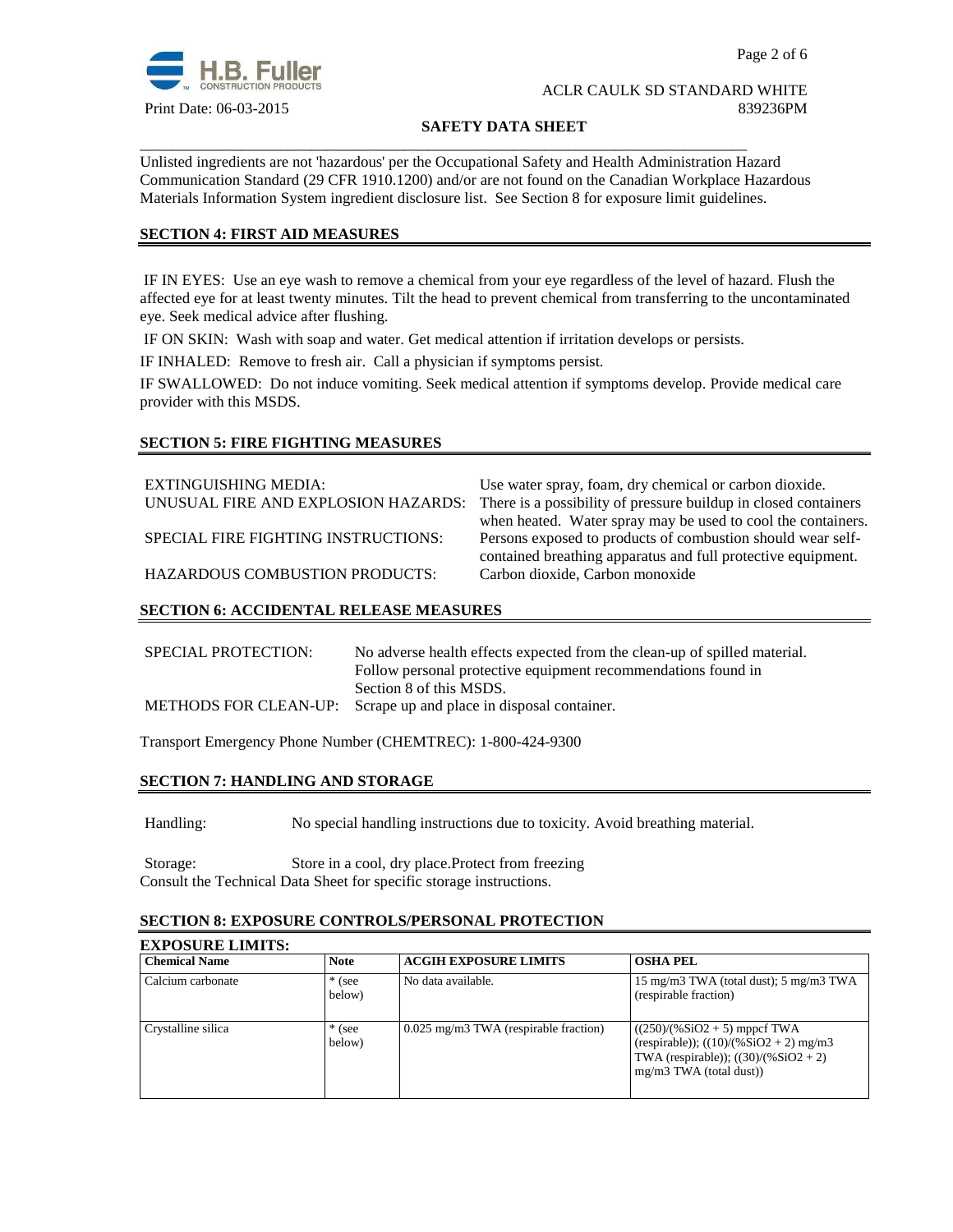

#### **SAFETY DATA SHEET**

\_\_\_\_\_\_\_\_\_\_\_\_\_\_\_\_\_\_\_\_\_\_\_\_\_\_\_\_\_\_\_\_\_\_\_\_\_\_\_\_\_\_\_\_\_\_\_\_\_\_\_\_\_\_\_\_\_\_\_\_\_\_\_\_\_\_\_\_\_\_\_\_\_\_\_\_\_\_ \*This product contains one or more materials that may be hazardous when present as an airborne dust. During normal handling of the product, the material is encapsulated within the product and will not present an exposure risk. Once the product has reached its final state and is abraded or disturbed, dusting and exposure may occur.

# **ENGINEERING CONTROL METHODS:**

| <b>VENTILATION:</b>            | Use local exhaust ventilation or other engineering controls to<br>minimize exposures.                                                                                                                                                                                                                                                     |  |  |
|--------------------------------|-------------------------------------------------------------------------------------------------------------------------------------------------------------------------------------------------------------------------------------------------------------------------------------------------------------------------------------------|--|--|
| <b>EYE PROTECTION:</b>         | Wear safety glasses when handling this product.                                                                                                                                                                                                                                                                                           |  |  |
| <b>SKIN PROTECTION:</b>        | Not normally required. Wear chemically resistant gloves to prevent<br>prolonged or repeated contact.                                                                                                                                                                                                                                      |  |  |
| GLOVES:                        | Not normally required. Use nitrile gloves if conditions warrant.                                                                                                                                                                                                                                                                          |  |  |
| <b>RESPIRATORY PROTECTION:</b> | Respiratory protection may be required to avoid over exposure when<br>handling this product. Use a respirator if general room ventilation is<br>not available or sufficient to eliminate symptoms. NIOSH approved<br>air purifying respirator with dust/mist filter.<br>Respirators should be selected by and used following requirements |  |  |
|                                | found in OSHA's respirator standard (29 CFR 1910.134).                                                                                                                                                                                                                                                                                    |  |  |

# **SECTION 9: PHYSICAL AND CHEMICAL PROPERTIES**

| PHYSICAL STATE:                                | Semi-solid                   |
|------------------------------------------------|------------------------------|
| COLOR:                                         | White                        |
| ODOR:                                          | Neutral                      |
| <b>ODOR THRESHOLD:</b>                         | Not established              |
| $pH$ :                                         | 7.4                          |
| FREEZING/MELTING POINT (deg. C):               | Not established              |
| <b>BOILING POINT</b> (deg. C):                 | Not established              |
| <b>FLASH POINT:</b>                            | Non flammable                |
| <b>EVAPORATION RATE:</b>                       | Not established              |
| FLAMMABILITY:                                  | Not a flammable solid or gas |
| UPPER EXPLOSIVE LIMIT (% in air):              | Not established              |
| LOWER EXPLOSIVE LIMIT (% in air):              | Not established              |
| VAPOR PRESSURE (mm Hg):                        | Not established              |
| <b>VAPOR DENSITY:</b>                          | Not established              |
| WEIGHT PER GALLON (lbs.):                      | 13.25                        |
| <b>SPECIFIC GRAVITY:</b>                       | 1.590                        |
| <b>SOLUBILITY:</b>                             | Not established              |
| <b>OCTANOL/WATER COEFFICIENT:</b>              | Not established              |
| <b>AUTOIGNITION TEMPERATURE:</b>               | Not established              |
| DECOMPOSITION TEMPERATURE:                     | Not established              |
| VISCOSITY:                                     | No data available.           |
| SOLIDS (% by weight):                          | 81.2                         |
| VOC, weight percent                            | 0.60                         |
| VOC, U.S. EPA Method 24, less water and exempt | 12g/liter of material        |
| solvents (theoretically determined)            |                              |

# **SECTION 10: STABILITY AND REACTIVITY**

STABILITY: Stable under normal conditions.<br>
CHEMICAL INCOMPATIBILITY: Not established CHEMICAL INCOMPATIBILITY: HAZARDOUS POLYMERIZATION: Will not occur.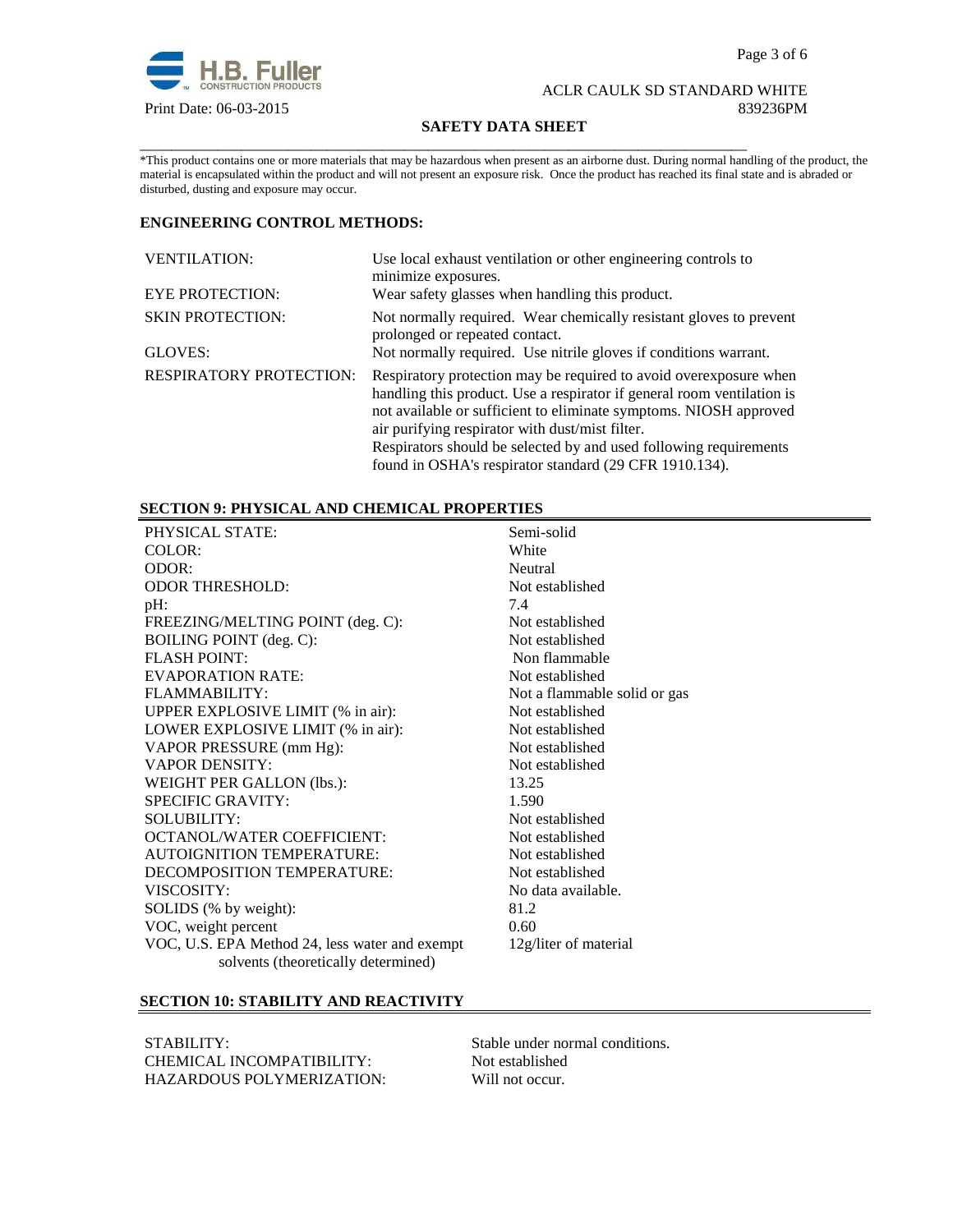

### **SAFETY DATA SHEET**

### HAZARDOUS DECOMPOSITION PRODUCTS: Carbon monoxide, carbon dioxide

\_\_\_\_\_\_\_\_\_\_\_\_\_\_\_\_\_\_\_\_\_\_\_\_\_\_\_\_\_\_\_\_\_\_\_\_\_\_\_\_\_\_\_\_\_\_\_\_\_\_\_\_\_\_\_\_\_\_\_\_\_\_\_\_\_\_\_\_\_\_\_\_\_\_\_\_\_\_

# **SECTION 11: TOXICOLOGICAL INFORMATION**

#### **Component Toxicity / Toxicology Data:**

| <b>COMPONENT NAME</b> | <b>LD50/LC50</b>          |
|-----------------------|---------------------------|
| Calcium carbonate     | ORAL LD50 RAT 6.450 MG/KG |
|                       |                           |
| Crystalline silica    | ORAL LD50 RAT 500 MG/KG   |
|                       |                           |
| Water                 | ORAL LD50 RAT > 90 ML/KG  |
|                       |                           |

#### **This product is a mixture. Unless noted, the information below is based on components.**

Skin corrosion / irritation: Can cause minor skin irritation, defatting, and dermatitis.

Serious eye damage / irritation :Can cause minor irritation, tearing and reddening.

Respiratory / skin sensitization: No data available.

Germ cell mutagenicity: No data available.

Carcinogenicity: Contains a material that may cause cancer.

Reproductive toxicity: No data available.

Specific target organ toxicity-single exposure:No data available.

Respiratory irritation / Narcotic effects: No data available.

Specific target organ toxicity-repeated exposure:Causes damage to organs through prolonged or repeated exposure.

Target organs potentially affected by exposure: Lungs

Aspiration hazard: No data available.

Medical Conditions Aggravated by Exposure: Lung disease

#### **SECTION 12: ECOLOGICAL INFORMATION**

OVERVIEW: No ecological information available for this product. MOBILITY: No data available. PERSISTENCE: No data available. BIOACCUMULATION: No data available.

**This product has not been tested for ecological effects. Relevant information for components is listed below:** 

| Component:         | <b>Ecotoxicity values:</b>       |
|--------------------|----------------------------------|
| No data available. | <b>Acute Toxicity (Fish):</b>    |
|                    | <b>Acute Toxicity (Daphnia):</b> |
|                    | <b>Acute Toxicity (Algae):</b>   |

#### **SECTION 13: DISPOSAL CONSIDERATIONS**

To the best of our knowledge, this product does not meet the definition of hazardous waste under the U.S. EPA Hazardous Waste Regulations 40 CFR 261. Solidify and dispose of in an approved landfill. Consult state, local or provincial authorities for more restrictive requirements.

#### **SECTION 14: TRANSPORT INFORMATION**

Consult Bill of Lading for transportation information.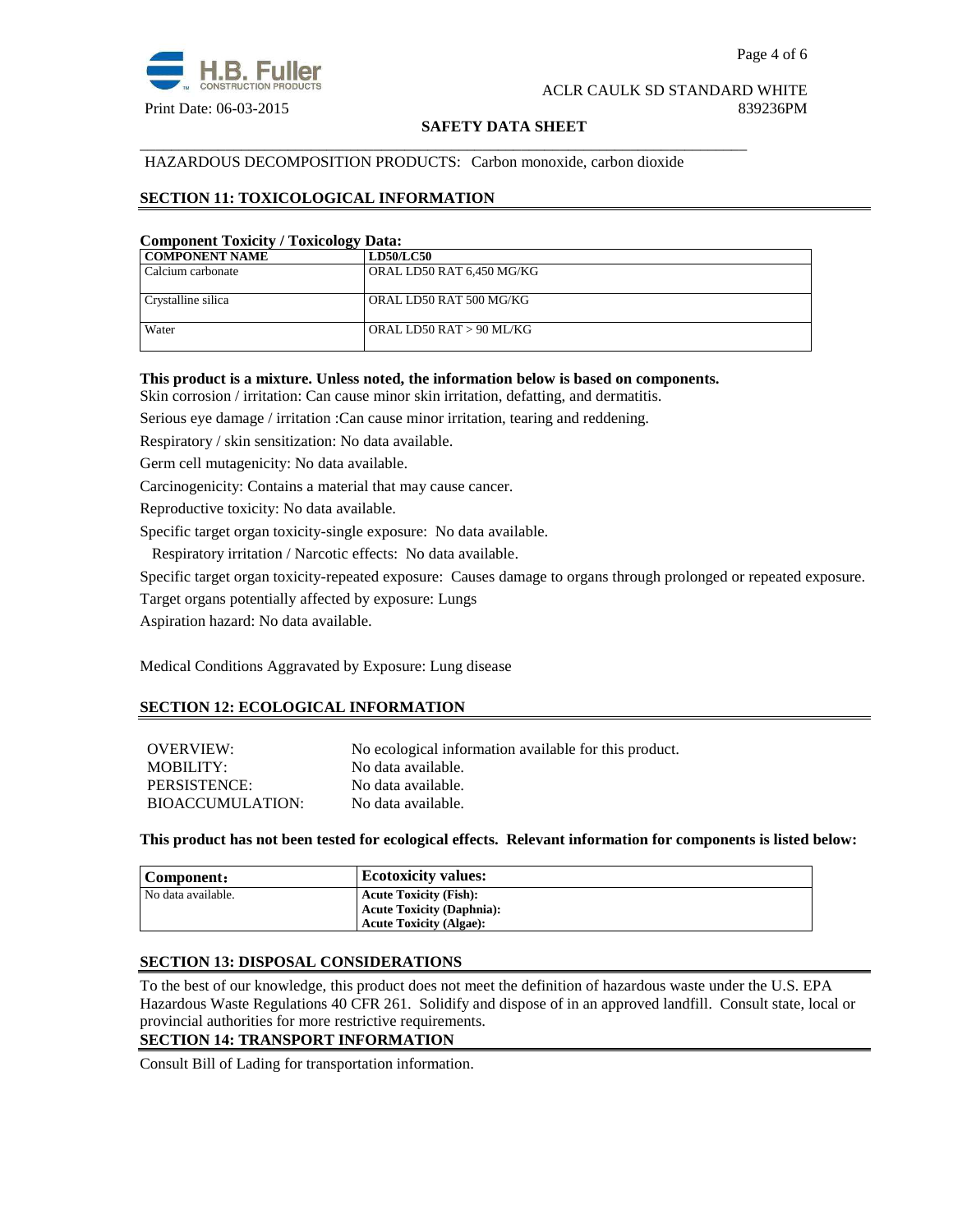

#### **SAFETY DATA SHEET**

| US DOT: | <b>NOT REGULATED</b> |  |
|---------|----------------------|--|
| IATA:   | <b>NOT REGULATED</b> |  |

# **SECTION 15: REGULATORY INFORMATION**

| <b>INVENTORY STATUS</b> |                                                                       |
|-------------------------|-----------------------------------------------------------------------|
| U.S. EPA TSCA:          | This product is in compliance with the Toxic Substances Control Act's |
|                         | Inventory requirements.                                               |
| CANADIAN CEPA DSL:      | The components of this product are included on the DSL or are exempt  |
|                         | from DSL requirements.                                                |
| EUROPEAN REACH:         | As a result of the introduction of REACH into Europe, this product    |
|                         | cannot be imported into Europe unless the REACH requirements are      |
|                         | met.                                                                  |
| <b>AUSTRALIA AICS:</b>  | This product is in compliance with the Australian Inventory of        |
|                         | Chemical Substances requirements.                                     |

If you need more information about the inventory status of this product call 651-236-5858.

This product may contain chemical substances that are regulated for export by various government agencies (such as the Environmental Protection Agency, the Bureau of Industry and Security, or the Drug Enforcement Administration, among others). Before exporting this product from the USA or Canada, we recommend you contact us at reg.request@hbfuller.com to request an export review.

#### FEDERAL REPORTING

EPA SARA Title III Section 313

Unless listed below, this product does not contain toxic chemical(s) subject to the reporting requirements of section 313 of Title III of the Superfund Amendments and Reauthorization Act of 1986 (SARA) and 40 CFR part 372. EPA has advised that when a percentage range is listed the midpoint may be used to fulfill reporting obligations.<br> **CAS#**  $\frac{96}{9}$ **Chemical Name** 

#### STATE REPORTING

Proposition 65, The Safe Drinking Water and Toxic Enforcement Act of 1986:

Unless listed below, this product does not contain known levels of any chemical known to the State of California to cause cancer or reproductive harm.

| <b>Chemical Name/List</b> |                       | CAS        | Percent      |
|---------------------------|-----------------------|------------|--------------|
| Ouartz                    | (Carcinogen)          | 14808-60-7 | $10 - 30$    |
| Titanium dioxide          | (Carcinogen)          | 13463-67-7 | $0.01 - 0.1$ |
| Ethyl acrylate            | (Carcinogen)          | 140-88-5   | $< 10$ ppm   |
| Carbon black              | (Carcinogen)          | 1333-86-4  | $< 10$ ppm   |
| Methanol                  | (Developmental toxin) | $67-56-1$  | $< 10$ ppm   |

# **Substances of Very High Concern (SVHC) Content:**

Unless listed below, this product does not contain SVHC's. tert-Octylphenol, ethoxylated

# **SECTION 16: OTHER INFORMATION**

SDS VERSION DATE: 05-20-2015